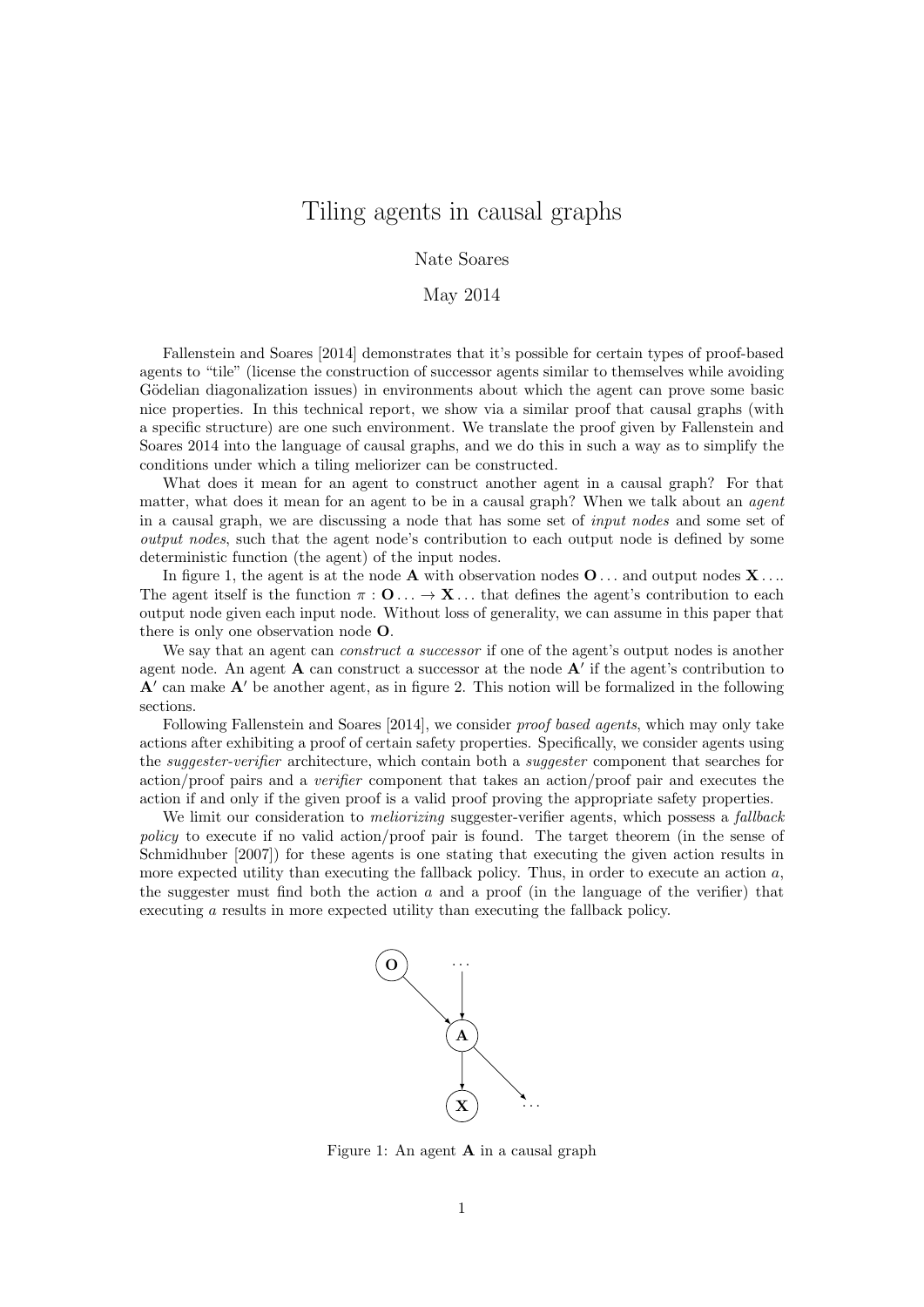

<span id="page-1-0"></span>Figure 2: An agent **A** that can potentially create another agent  $\mathbf{A}$ '

Due to Gödelian reflection issues, it is somewhat difficult for a meliorizing suggester-verifier agent to construct another meliorizing suggester-verifier agent (as the former must trust the soundness of the latter's verifier). This act (an agent verifying the construction of a similar successor agent) is referred to as *tiling*.

The following argument demonstrates that a meliorizing suggester-verifier agent can tile in a causal graph if it is sufficiently confident that the graph has a structure like in [2.](#page-1-0) This fact is proven below.

## 1 Tiling when the graph is provably programmable

We consider an agent inhabiting node  $A$  in a causal graph. It has observation node  $O$ , which is a random variable over the finite set  $\mathcal O$  of possible observations that the agent can make. The agent has available to it a finite set  $A$  of actions, all affecting its output nodes. The agent itself is defined by a function  $\pi$ :  $\mathcal{O} \rightarrow \mathcal{A}$ . In this technical report, we consider meliorizing suggester-verifier agents.

A meliorizing suggester-verifier agent is an agent with a fallback policy  $\pi_{\text{fb}}$  and a utility function U, and which uses a suggester component  $\sigma$  to search for action/proof pairs  $(a, p)$  such that p is a valid proof (in some theory  $\mathcal T$ ) that the expected utility of executing a exceeds the expected utility of executing  $\pi_{\text{fb}}$ .

Thus, when we say that an agent  $\pi$  is a meliorizing suggester-verifier agent, we are claiming that there exists some theory  $\mathcal{T}$ , utility function  $\mathcal{U}$ , suggester  $\sigma$ , and fallback policy  $\pi_{\text{fb}}$  such that  $\pi = \text{sv}_{\mathcal{T}}(\ulcorner \mathcal{U} \urcorner, \sigma, \pi_{\text{fb}})$  where sv.( $\cdot, \cdot, \cdot$ ) is a function implementing the suggester-verifier behavior described above, with details as given by [Fallenstein and Soares](#page-6-0) [\[2014\]](#page-6-0).

Specifically, in order to license the execution of the action  $a$  after making the observation  $o$ , the suggester component  $\sigma$  must find a proof p of the target theorem given by [\(1\)](#page-1-1), where  $\bar{\sigma}$  is the numeral denoting the metalanguage variable  $o$  and  $\bar{a}$  is the numeral denoting the metalanguage variable a.

<span id="page-1-1"></span>
$$
\mathbb{E}[U|\mathbf{O}=\overline{o},\mathrm{do}(\mathbf{A}:=\overline{a})] \ge \mathbb{E}[U|\overline{o},\mathrm{do}(\mathbf{A}:=\pi_{\mathrm{fb}}(\overline{o}))]^\top
$$
\n(1)

When we say that the agent is considering the construction of another agent, we mean that among the agent's output nodes is a node  $A'$  with an observation node  $O'$  random over the finite set of possible child observations  $\mathcal{O}'$  such that **A** may cause **A**' to be a specific function  $\pi': \mathcal{O}' \to \mathcal{A}'$  (where  $\mathcal{A}'$  is the finite set of actions available to affect the output nodes of  $\mathbf{A}'$ ).

We are concerned with whether a meliorizing suggester-verifier agent *capable* of creating another agent can *license* the creation of another agent. The agent **A** may have available many actions a that program the node  $A'$  with some policy  $\pi'$ , but we are concerned specifically with actions  $a$  that program  $A'$  such that it acts similarly to  $A$ . If some such actions  $a$  can be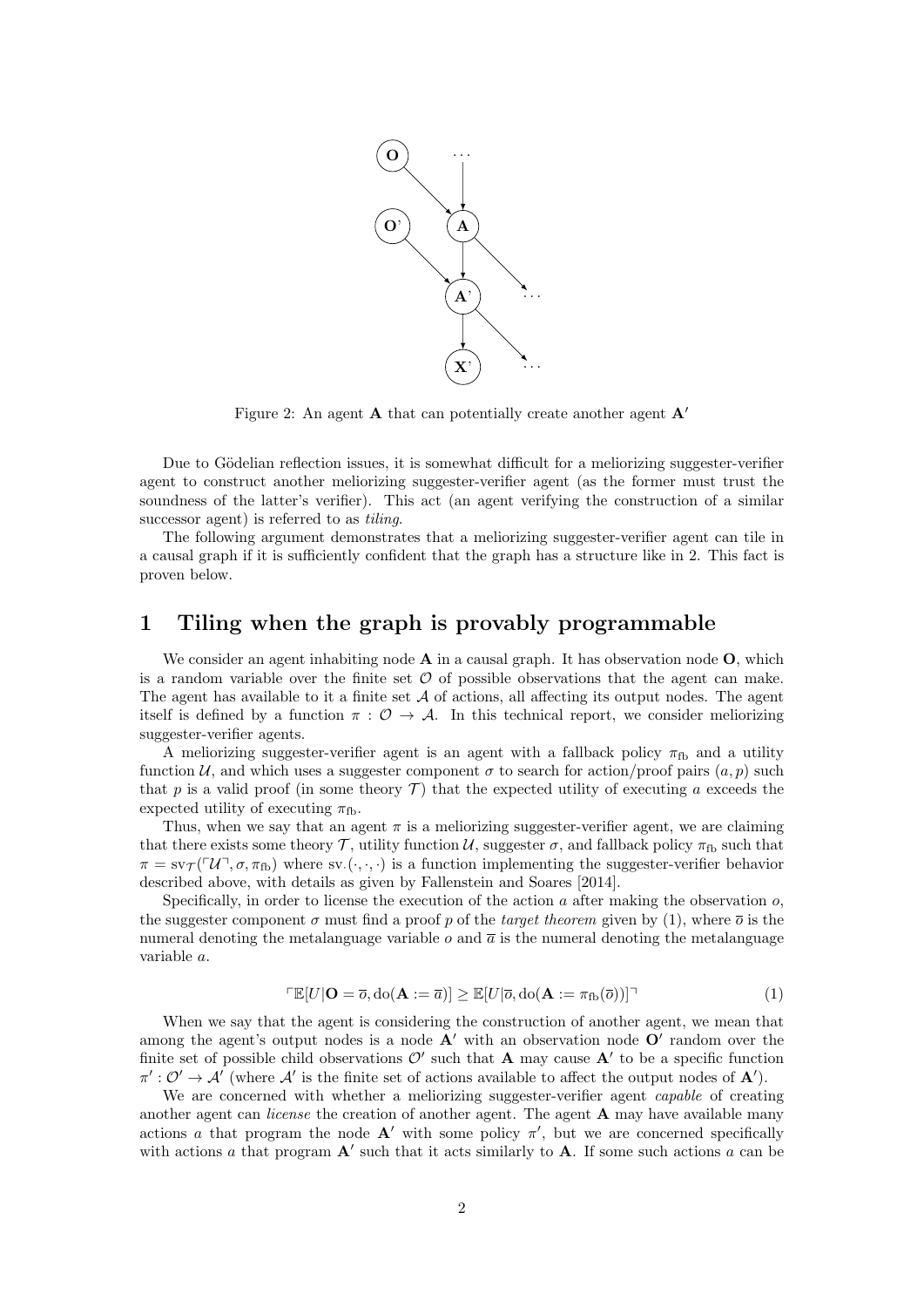licensed (e.g., if there exists a proof p of [\(1\)](#page-1-1) about a) then **A** may be capable of self-modification. Intuitively, this may seem rather trivial, but in fact, such proofs are hindered by Gödelian issues of self-reference, as discussed by [Fallenstein and Soares](#page-6-0) [\[2014\]](#page-6-0).

In general, a meliorizing suggester-verifier agent  $A$  should not be able to license the implementation of any policy  $\pi'$  in the child node  $\mathbf{A}'$ , as many such policies will not in fact be safe. Even among safe policies  $\pi'$ , only some of those policies are *provably* safe. In this technical report, we show that there is a subset of policies  $\pi'$  that are both "provably safe", ([\(1\)](#page-1-1) can be proven about actions implementing  $\pi'$ ) and which are reasonably similar to the policy  $\pi$ implemented by the parent agent A.

Specifically, we consider policies  $\pi'$  which, like the parent policy, implement meliorizing suggester-verifiers. We restrict consideration to suggester-verifiers  $\pi'$  with a fallback policy that is at least as good as the fallback policy of **A**, and such that the verifier component used by  $\pi'$ is sound.

It is not enough for these properties to be true of the child agent: in order for a proof  $p$  of [\(1\)](#page-1-1) to exist, these properties must be *provable* in the theory  $\mathcal T$  used by **A**. Given that these properties are provable, we will discuss conditions under which an agent A inhabiting a causal graph can license an action a implementing  $\pi'$  in the node **A'**. We show that if the following statements about  $\pi'$  and about the structure of the causal graph hold true, the meliorizing suggester-verifier **A** can license the implementation of  $\pi'$  in **A'**.

The following lemmas all assume that the agent  $A$  has made some observation  $o$  and is considering some action a which implements the policy  $\pi'$  (this claim is made precise later). Much of the reasoning done by **A** is done conditioned upon  $\ulcorner \mathbf{O} = \overline{\mathfrak{O}} \urcorner$  and under the counterfactual  $\lceil \text{do}(\mathbf{A} := \overline{a}) \rceil$ . For clarity, we define an abuse of notation  $\mathbb{E}_{oa}[\cdot | \cdot] := \mathbb{E}[\cdot | \mathbf{O} = \overline{o}, \text{do}(\mathbf{A} := \overline{a})]$  $\overline{a}$ ,  $\cdot$ ]. Now, we show that in order for the agent **A** to license a implementing a suggester-verifier  $\pi'$  it is sufficient for the following lemmas to be provable in T:

First, the *suggester verifier* lemma, which roughly states that  $\pi'$  must provably implement the suggester-verifier architecture. For this, we require that for some child policy  $\pi'_{\text{fb}} : \mathcal{O}' \to \mathcal{A}'$ and child verifier theory  $\mathcal{T}'$ ,

$$
\mathcal{T} \vdash \forall o' \in \mathcal{O}', a' \in \mathcal{A}'. (\pi'(o') = a') \rightarrow
$$
  
\n
$$
(a' = \pi'_{\text{fb}}(o')) \lor \Box_{T'} \ulcorner \mathbb{E}_{oa}[U|\mathbf{O}' = \overline{o'}, \text{do}(\mathbf{A}': = \overline{a'})] \geq \mathbb{E}_{oa}[U|\mathbf{O}' = \overline{o'}, \text{do}(\mathbf{A}': = \pi'_{\text{fb}}(\overline{o'}))] \urcorner
$$
\n(2)

This lemma requires that there exists a  $\mathcal T$  proof that  $\pi'$  either executes the policy  $\pi'_{\text{fb}}$ , or it executes an action  $a'$  and there is a  $\mathcal{T}'$  proof that executing  $a'$  results in more expected utility than executing  $\pi'_{\text{fb}}$ .

Intuitively, [\(2\)](#page-2-0) states that  $\pi'$  is a meliorizing suggester-verifier, and indeed, if  $\pi' = s v_{\mathcal{T}'}(\ulcorner \mathcal{U} \urcorner, \sigma', \pi'_{\text{fb}})$ for some  $\mathcal{T}'$ ,  $\sigma'$ , and  $\pi'_{\text{fb}}$  then [\(2\)](#page-2-0) will be provable by inspection of the sv function (given  $\mathcal T$  powerful enough). However,  $\pi'$  need not necessarily use precisely the same sv architecture as A, so long as the [\(2\)](#page-2-0) lemma holds.

It must also be provable in  $\mathcal T$  that the execution of the child's fallback policy  $\pi'_{\text{fb}}$  results in at least as much expected utility as the execution of the agent's own fallback policy  $\pi_{\text{fb}}$ :

<span id="page-2-1"></span>
$$
\mathcal{T} \ \vdash \ \mathbb{E}_{oa}[U] \operatorname{do}(\mathbf{A}' := \pi'_{\text{fb}}(\mathbf{O}'))] \ge \mathbb{E}[U|\mathbf{O} = \overline{o}, \operatorname{do}(\mathbf{A} := \pi_{\text{fb}}(\overline{o}))]
$$
(3)

Next, it must be the case that **A** can verify the soundness of the theory used by the verifier component of  $\pi'$ , which means that the following reflection schema must hold for all sentences  $\phi$  free in one variable:

<span id="page-2-2"></span><span id="page-2-0"></span>
$$
\mathcal{T} \vdash \forall n \in \mathbb{N}. \; \Box_{\mathcal{T}'} \ulcorner \phi(\overline{n}) \urcorner \to \phi(n) \tag{4}
$$

Together [\(2\)](#page-2-0), [\(3\)](#page-2-1), and [\(4\)](#page-2-2) state that it is provable in  $\mathcal T$  that the policy  $\pi'$  is a meliorizingsuggester-verifier using a sound proof system, the same utility function as the parent, and a fallback policy that is at least as good as the parent's fallback policy. Intuitively, given these proofs, the parent should be able to license the construction of an agent defined by the policy  $\pi'$ .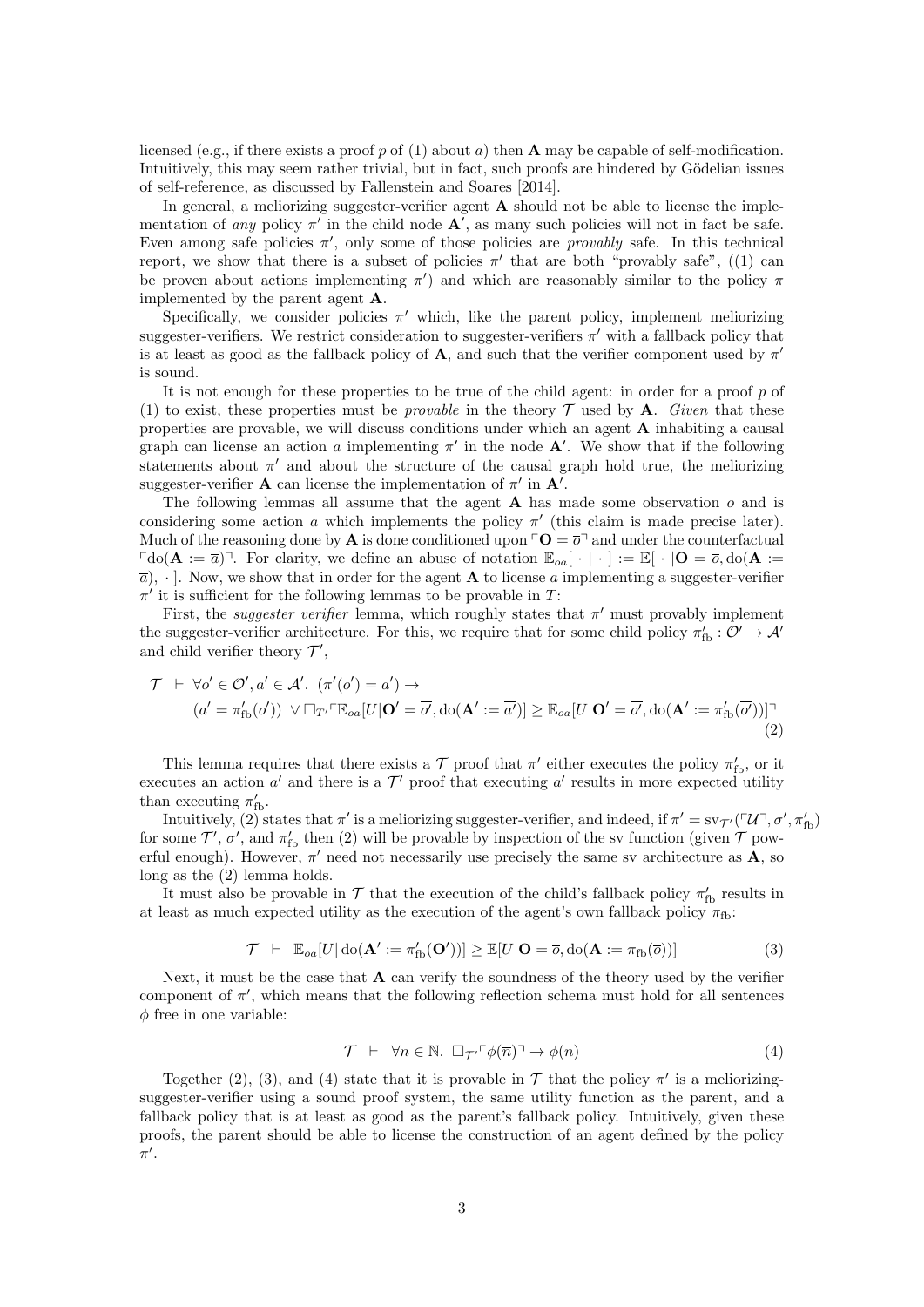However, this is only the case if the parent *actually can* implement the policy  $\pi'$  at the node **A'**. It does no good to find a stellar policy  $\pi'$  if the node **A'** cannot be made to act like  $\pi'$  (or if a does not actually implement  $\pi'$  in  $\mathbf{A}'$ ). Thus, in order to tile, the agent also needs to show that the causal graph is such that

<span id="page-3-0"></span>
$$
\mathbb{P}[\mathbf{A}' = \pi'(\mathbf{O}')|\mathbf{O} = \overline{o}, \text{do}(\mathbf{A} := \overline{a})] = 1.
$$
 (5)

This lemma states that if the agent actually gets observation  $o$  and executes action  $a$ , then the node  $\mathbf{A}'$  will actually act like the program  $\pi'$  with probability 1. (This requirement will be relaxed later.)

We can define  $\mathbb{P}_{oa}[\cdot | \cdot] := \mathbb{P}[\cdot | \mathbf{O} = \overline{o}, \text{do}(\mathbf{A} := \overline{a}), \cdot]$  analagous to  $\mathbb{E}_{oa}$ , in which case [\(5\)](#page-3-0) is simply the statement  $\mathbb{P}_{oa}[\mathbf{A}' = \pi'(\mathbf{O}')] = 1$ .

If the agent can prove this property of its causal graph, then it can execute an action  $a$ causing (by [\(5\)](#page-3-0))  $\mathbf{A}'$  to implement the policy  $\pi'$ . Remember that a meliorizing suggester-verifier agent can license a only by providing a valid proof in  $\mathcal T$  of [\(1\)](#page-1-1). Below, we show that (1) can be proven in  $T$  from  $(2)$ ,  $(3)$ ,  $(4)$ , and  $(5)$ .

First, notice that

<span id="page-3-1"></span>
$$
\mathcal{T} \ \vdash \ \mathbb{E}_{oa}[\mathcal{U}] = \mathbb{E}_{oa}[\mathcal{U}|\operatorname{do}(\mathbf{A}':=\pi'(\mathbf{O}'))]
$$
\n(6)

by [\(5\)](#page-3-0). The right side of [\(6\)](#page-3-1) can be expanded to

$$
\sum_{o' \in \mathcal{O}'} \mathbb{P}_{oa}[\mathbf{O}' = o'] \cdot \mathbb{E}_{oa}[\mathcal{U}|\mathbf{O}' = o', \text{do}(\mathbf{A}': = \pi'(o'))]
$$

which  $\mathcal T$  can prove is greater than or equal to

<span id="page-3-3"></span>
$$
\sum_{o' \in \mathcal{O}'} \mathbb{P}_{oa}[\mathbf{O}' = o'] \cdot \mathbb{E}_{oa}[\mathcal{U}|\mathbf{O}' = o', \text{do}(\mathbf{A}': = \pi'_{\text{fb}}(o'))]
$$

by the following argument: For all  $o' \in \mathcal{O}'$ , it is either the case that  $\mathcal{T} \vdash \pi'(o') = \pi'_{\text{fb}}(o')$  or that  $\mathcal{T} \ \vdash \ \Box_{\mathcal{T}'} \ulcorner \mathbb{E}_{oa}[U|O' = \overline{o'}, \text{do}(\mathbf{A}':=\overline{a'})] \geq \mathbb{E}_{oa}[U|O' = \overline{o'}, \text{do}(\mathbf{A}':=\pi'_{\text{fb}}(\overline{o'}))] \urcorner \text{ (by (2))}.$  $\mathcal{T} \ \vdash \ \Box_{\mathcal{T}'} \ulcorner \mathbb{E}_{oa}[U|O' = \overline{o'}, \text{do}(\mathbf{A}':=\overline{a'})] \geq \mathbb{E}_{oa}[U|O' = \overline{o'}, \text{do}(\mathbf{A}':=\pi'_{\text{fb}}(\overline{o'}))] \urcorner \text{ (by (2))}.$  $\mathcal{T} \ \vdash \ \Box_{\mathcal{T}'} \ulcorner \mathbb{E}_{oa}[U|O' = \overline{o'}, \text{do}(\mathbf{A}':=\overline{a'})] \geq \mathbb{E}_{oa}[U|O' = \overline{o'}, \text{do}(\mathbf{A}':=\pi'_{\text{fb}}(\overline{o'}))] \urcorner \text{ (by (2))}.$  By [\(4\)](#page-2-2),  $\mathcal{T}'$  is sound on all sentences  $\phi$  free in one variable. Because  $\mathcal{O}'$  and  $\mathcal{A}'$  are finite sets, we can identify  $(o', a')$  with N. Choosing

<span id="page-3-2"></span>
$$
\ulcorner \phi(o', a') \urcorner = \ulcorner \mathbb{E}_{oa}[U | \mathbf{O}' = o', \mathrm{do}(\mathbf{A}':= a')] \geq \mathbb{E}_{oa}[U | \mathbf{O}' = o', \mathrm{do}(\mathbf{A}':= \pi'_{\mathrm{fb}}(o'))] \urcorner
$$
 (7)

we see that

$$
\mathcal{T} \vdash \forall o' \in \mathcal{O}', a' \in \mathcal{A}'.
$$
  
\n
$$
\Box_{\mathcal{T}'} \mathbb{E}_{oa}[U|\mathbf{O}' = \overline{o'}, \text{do}(\mathbf{A}':=\overline{a'})] \geq \mathbb{E}_{oa}[U|\mathbf{O}' = \overline{o'}, \text{do}(\mathbf{A}':=\pi'_{\text{fb}}(\overline{o'}))] \qquad (8)
$$
  
\n
$$
\rightarrow \mathbb{E}_{oa}[U|\mathbf{O}' = o', \text{do}(\mathbf{A}':=a')] \geq \mathbb{E}_{oa}[U|\mathbf{O}' = o', \text{do}(\mathbf{A}':=\pi'_{\text{fb}}(o'))]
$$

In other words,  $\mathcal T$  can show that if  $\mathcal T'$  proves the inequality on the right side of [\(7\)](#page-3-2) then the inequality does in fact hold. Combining [\(2\)](#page-2-0) and [\(8\)](#page-3-3) we see that

$$
\begin{aligned}\n\mathcal{T} \quad & \vdash \ \forall o' \in \mathcal{O}'.\ \pi'(o') = \pi'_{\text{fb}}(o') \ \vee \\
& \mathbb{E}_{oa}[U|\mathbf{O}' = o', \text{do}(\mathbf{A}':=\pi'(o'))] \geq \mathbb{E}[U|\mathbf{O}' = o', \text{do}(\mathbf{A}':=\pi'_{\text{fb}}(o'))]\n\end{aligned}
$$

and so

<span id="page-3-4"></span>
$$
\mathcal{T} \ \vdash \ \ \forall o' \in \mathcal{O}'. \ \ \mathbb{E}_{oa}[U|\mathbf{O}' = o', \mathrm{do}(\mathbf{A}':=\pi'(o'))] \geq \mathbb{E}[U|\mathbf{O}' = o', \mathrm{do}(\mathbf{A}':=\pi'_{\mathrm{fb}}(o'))] \tag{9}
$$

[\(9\)](#page-3-4) is sufficient to show that

<span id="page-3-5"></span>
$$
\mathcal{T} \vdash \sum_{o' \in \mathcal{O}'} \mathbb{P}_{oa}[\mathbf{O}' = o'] \cdot \mathbb{E}_{oa}[\mathcal{U}|\mathbf{O}' = o', \text{do}(\mathbf{A}': = \pi'(o'))]
$$
\n
$$
\geq \sum_{o' \in \mathcal{O}'} \mathbb{P}_{oa}[\mathbf{O}' = o'] \cdot \mathbb{E}_{oa}[\mathcal{U}|\mathbf{O}' = o', \text{do}(\mathbf{A}': = \pi'_{fb}(o'))]
$$
\n(10)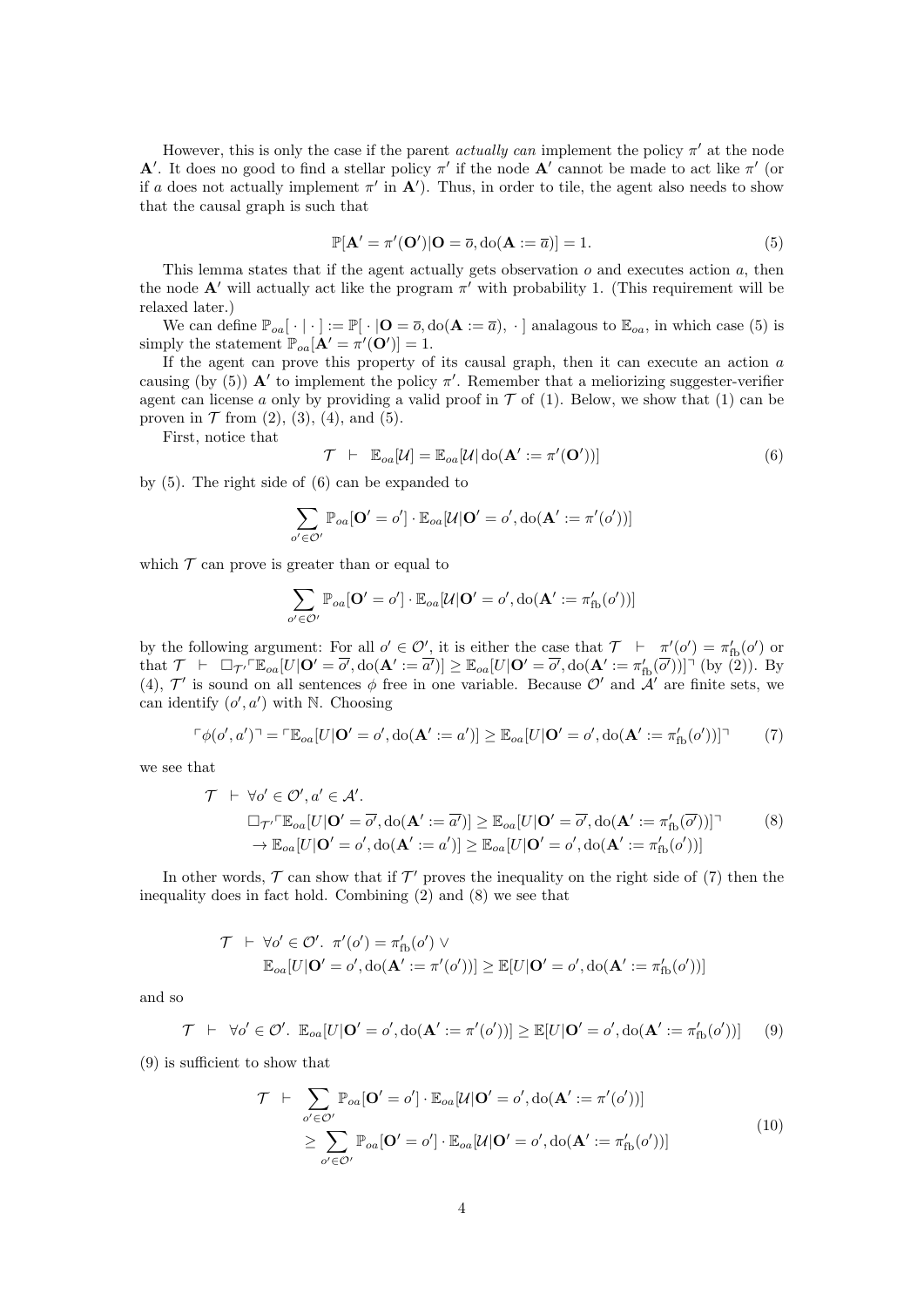by eliminating the sums we see

$$
\mathcal{T} \ \vdash \ \mathbb{E}_{oa}[\mathcal{U}|\operatorname{do}(\mathbf{A}':=\pi'(\mathbf{O}'))] \geq \mathbb{E}_{oa}[\mathcal{U}|\operatorname{do}(\mathbf{A}':=\pi'_{\operatorname{fb}}(o'))]
$$
(11)

from [\(3\)](#page-2-1) it follows that

<span id="page-4-0"></span>
$$
\mathcal{T} \ \vdash \ \mathbb{E}_{oa}[\mathcal{U}|\operatorname{do}(\mathbf{A}':=\pi'(\mathbf{O}'))] \geq \mathbb{E}[\mathcal{U}|\mathbf{O}=\overline{o}, \operatorname{do}(\mathbf{A}:=\pi_{\text{fb}}(\overline{o}))]
$$
(12)

and then from [\(6\)](#page-3-1) and [\(12\)](#page-4-0)

$$
\mathcal{T} \;\; \vdash \;\; \mathbb{E}_{oa}[\mathcal{U}] \geq \mathbb{E}[\mathcal{U}|\mathbf{O} = \overline{o}, \mathrm{do}(\mathbf{A} := \pi_{\mathrm{fb}}(\overline{o}))]
$$

which is the target theorem [\(1\)](#page-1-1).

We have now showed that whenever a meliorizing suggester-verifier agent can prove  $(2), (3),$  $(2), (3),$  $(2), (3),$  $(2), (3),$ and [\(4\)](#page-2-2) about some policy  $\pi'$  and [\(5\)](#page-3-0) about how an action a implements  $\pi'$  in its causal graph, there exists a proof in  $\mathcal T$  of [\(1\)](#page-1-1).

### 2 Tiling when the graph is stochastically programmable

[\(5\)](#page-3-0) is a very strong requirement, stating that **A** can *certainly* program the node **A'** with the policy  $\pi'$  by executing the action a. In most realistic environments, the agent will not have full and complete control over the value of  $A'$ : various environmental factors, such as cosmic rays, unexpected failures, or other agents attempting to control  $A'$  could cause the agent's attempt to set  $\mathbf{A}' = \pi'(\mathbf{O}')$  to fail.

We can relax the requirement that the agent prove [\(5\)](#page-3-0) by modifying the proof path such that the agent need only prove that the expected utility if the agent tries to write  $\pi'$  into  $\mathbf{A}'$  is higher than the expected utility of executing the fallback action.

To do this, we do away with requiring that the agent prove the lemma [\(5\)](#page-3-0) and instead require that it prove a modified version of [\(3\)](#page-2-1) which states that the new fallback policy  $\pi'_{\text{fb}}$  is still better than the existing fallback policy  $\pi_{\text{fb}}$  even after factoring in uncertainty about whether  $\pi'$  will actually be implemented in  $A'$ :

$$
\mathcal{T} \vdash \mathbb{P}_{oa}[\mathbf{A}' \neq \pi'(\mathbf{O}')] \cdot \mathbb{E}_{oa}[\mathcal{U}|\mathbf{A}' \neq \pi'(\mathbf{O}')] + \mathbb{P}_{oa}[\mathbf{A}' = \pi'(\mathbf{O}')] \cdot \mathbb{E}_{oa}[\mathcal{U}|\text{do}(\mathbf{A}':=\pi'_{fb}(\mathbf{O}'))]
$$
  
\n
$$
\geq \mathbb{E}[\mathcal{U}|\mathbf{O} = \overline{o}, \text{do}(\mathbf{A} := \pi_{fb}(\overline{o}))]
$$
\n(13)

This states that the expected utility if executing a fails to implement  $\pi'$  plus the expected utility of a implements  $\pi'$  and (counterfactually)  $\pi'$  executes its new fallback policy  $\pi'_{\text{fb}}$  is higher than the expected utility of executing the old fallback policy  $\pi_{\text{fb}}$ .

With this new meliorization lemma along with [\(2\)](#page-2-0) and [\(4\)](#page-2-2) above, we can show that there exists a proof in  $\mathcal T$  of [\(1\)](#page-1-1) using the following proof path. For convenience, we denote the value  $\mathbb{P}_{oa}[\mathbf{A}' \neq \pi'(\mathbf{O}')] \cdot \mathbb{E}_{oa}[\mathcal{U}|\mathbf{A}' \neq \pi'(\mathbf{O}')]$  by  $\mathbb{E}_*.$ 

<span id="page-4-1"></span>
$$
\mathcal{T} \ \vdash \ \mathbb{E}_{oa}[\mathcal{U}] = \mathbb{E}_* + \mathbb{P}_{oa}[\mathbf{A}' = \pi'(\mathbf{O}')] \cdot \mathbb{E}_{oa}[\mathcal{U}|\operatorname{do}(\mathbf{A}':=\pi'(\mathbf{O}'))]
$$
(14)

by simple expansion on whether  $\ulcorner \mathbf{A}' = \pi'(\mathbf{O}') \urcorner$ . Then

$$
\mathcal{T} \vdash \mathbb{E}_{oa}[\mathcal{U}] = \mathbb{E}_* + \mathbb{P}_{oa}[\mathbf{A}' = \pi'(\mathbf{O}')] \cdot \sum_{o' \in \mathcal{O}'} \mathbb{P}_{oa}[\mathbf{O}' = o'|\mathbf{A}' = \pi'(\mathbf{O}')] \cdot \mathbb{E}_{oa}[\mathcal{U}|\text{do}(\mathbf{A}': = \pi'(o'))]
$$
(15)

by expansion of  $O'$ . Next,

$$
\mathcal{T} \vdash \mathbb{E}_{oa}[\mathcal{U}] \geq \mathbb{E}_* + \mathbb{P}_{oa}[\mathbf{A}' = \pi'(\mathbf{O}')] \cdot \sum_{o' \in \mathcal{O}'} \mathbb{P}_{oa}[\mathbf{O}' = o'|\mathbf{A}' = \pi'(\mathbf{O}')] \cdot \mathbb{E}_{oa}[\mathcal{U}|\text{do}(\mathbf{A}': = \pi'_{\text{fb}}(o'))]
$$
(16)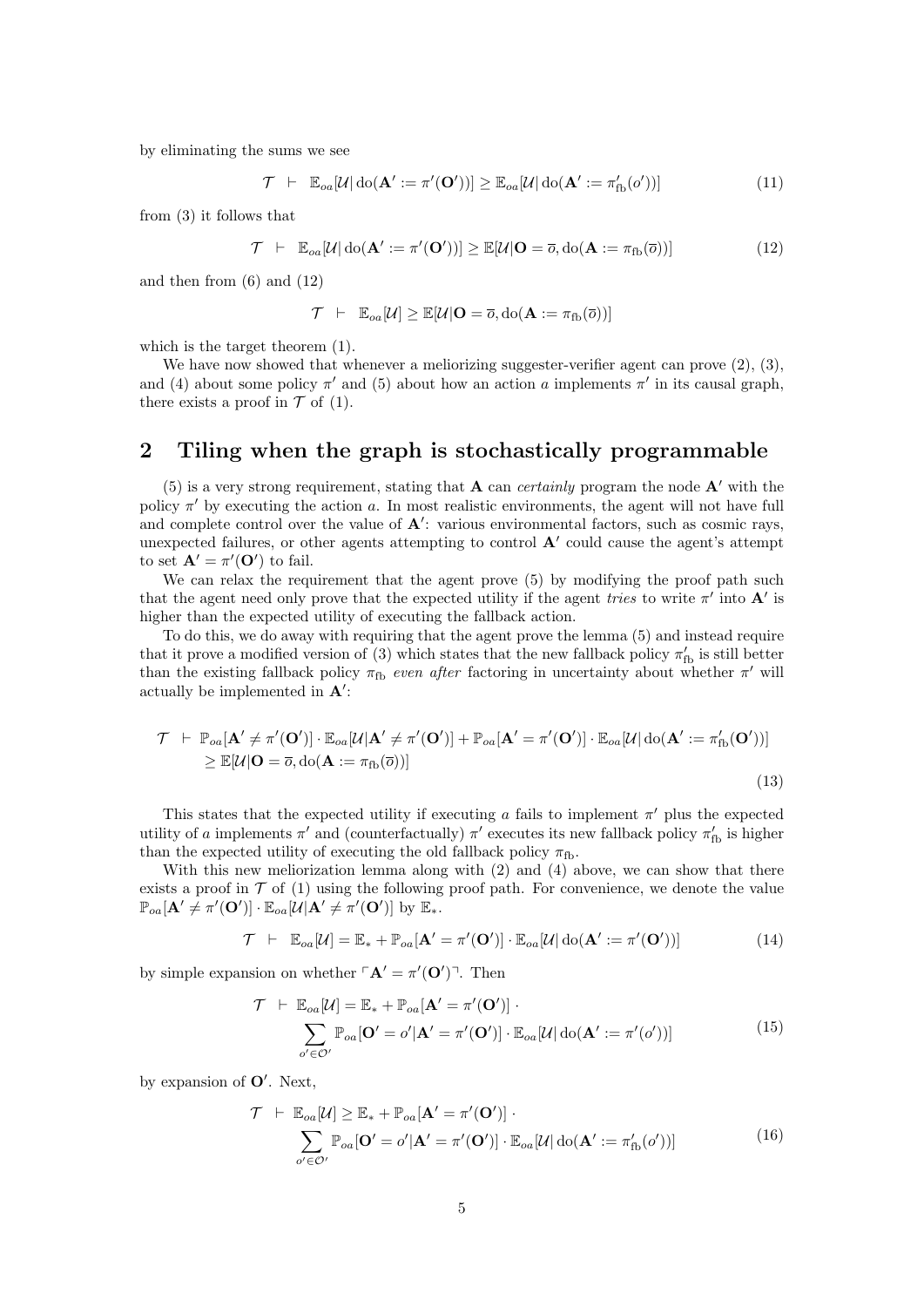by  $(10)$ , and so

 $\mathcal{T} \;\;\vdash\;\; \mathbb{E}_{oa}[\mathcal{U}] \geq \mathbb{E}_* + \mathbb{P}_{oa}[\mathbf{A}' = \pi'(\mathbf{O}')] \cdot \mathbb{E}_{oa}[\mathcal{U}] \: \mathrm{do}(\mathbf{A}':=\pi'_{\text{fb}}(\mathbf{O}')$  $(17)$ 

after collapsing  $O'$ . Thus, by [\(13\)](#page-4-1)

<span id="page-5-0"></span>
$$
\mathcal{T} \ \vdash \ \mathbb{E}_{oa}[\mathcal{U}] \geq \mathbb{E}[\mathcal{U}|\mathbf{O} = \overline{o}, \text{do}(\mathbf{A} := \pi_{\text{fb}}(\overline{o}))]
$$
\n(18)

which is the target theorem  $(1)$  for the action a after receiving the observation o.

This shows that a meliorizing suggester-verifier agent which proves [\(2\)](#page-2-0) and [\(4\)](#page-2-2) about an action a implementing a policy  $\pi'$  in the node  $\mathbf{A}'$  can prove its target theorem about a so long as it can also prove that the fallback policy  $\pi'_{\text{fb}}$  of  $\pi'$  is better in expectation than the parent's fallback policy  $\pi_{\text{fb}}$ , even after accounting for the fact that executing a may fail to implement  $\pi'$ in  $A'$ . (This is precisely what  $(13)$  states.)

# 3 Relation to Problems of self-reference

With a few relatively simple definitions, the proof above can be directly identified with a similar proof by [Fallenstein and Soares](#page-6-0) [\[2014\]](#page-6-0). To see this, simply define

| $EU(o,a) :=$    | $\mathbb{E}[\mathcal{U} \mathbf{O}=o,\mathrm{do}(\mathbf{A}:=a)]$                                            |
|-----------------|--------------------------------------------------------------------------------------------------------------|
| $EU'(o',a') :=$ | $\mathbb{E}_{oa}[\mathcal{U} \mathbf{A}' = \pi'(\mathbf{O}'), \mathbf{O}' = o', \text{do}(\mathbf{A}':=a')]$ |
| $EU'_* :=$      | $\mathbb{E}_{oa}[\mathcal{U} \mathbf{A}' \neq \pi'(\mathbf{O}')]$                                            |
| $P'(o') :=$     | $\mathbb{P}_{oa}[\mathbf{O}'=o' \mathbf{A}'=\pi'(\mathbf{O}')]$                                              |
| $P'(*) :=$      | $\mathbb{P}_{oa}[\mathbf{A}' \neq \pi'(\mathbf{O}')]$                                                        |

and the proof path used above to achieve [\(18\)](#page-5-0) is precisely the same as the proof used by [Fallenstein and Soares](#page-6-0) [\[2014\]](#page-6-0).

## 4 Example programmable causal graph

There exist causal graphs where all of  $(2)$ ,  $(13)$ , and  $(4)$  can be proved about certain actions available to some agents present in the graph. One example of such a graph is Botworld [Soares](#page-6-2) [and Fallenstein](#page-6-2) [\[2014\]](#page-6-2), which can be represented as a causal graph.

Roughly speaking, we turn a Botwold game into a causal graph as follows: First, add a node for each square in each timestep. Then add an event node for each square partway between each timestep, denoting the intermediary state of that square. Then, for each processor on the board and for each cell and for each timestep, add a node to the graph describing the robot with that processor in that timestep if it is indeed in that square. For each robot and event, add a node corresponding to the input that tha robot recieves after the event. Between each such robot node and the corresponding node at the following timestep, add one intermediary node for each tick that the processor takes between timesteps. More formally:

- 1. Let  $\mathbf{S}_{x,y,t}$  denote the node corresponding to the square at position  $(x, y)$  at time t.
- 2. Let  $\mathbf{E}_{x,y,t}$  denote the node corresponding to the event (partially updated square) at position  $(x, y)$  partway through time t.
- 3. Let  $\mathbb{R}_{x,y,p,t}$  denote the node corresponding to the robot using processor p at time t if that robot exists and is in the square  $(x, y)$  at time t, and a null event otherwise.
- 4. Let  $\mathbf{Q}_{x,y,p,t}$  denote the node corresponding to the input of the robot running processor p at time t if that robot exists and is in the square  $(x, y)$  at time t, and a null event otherwise.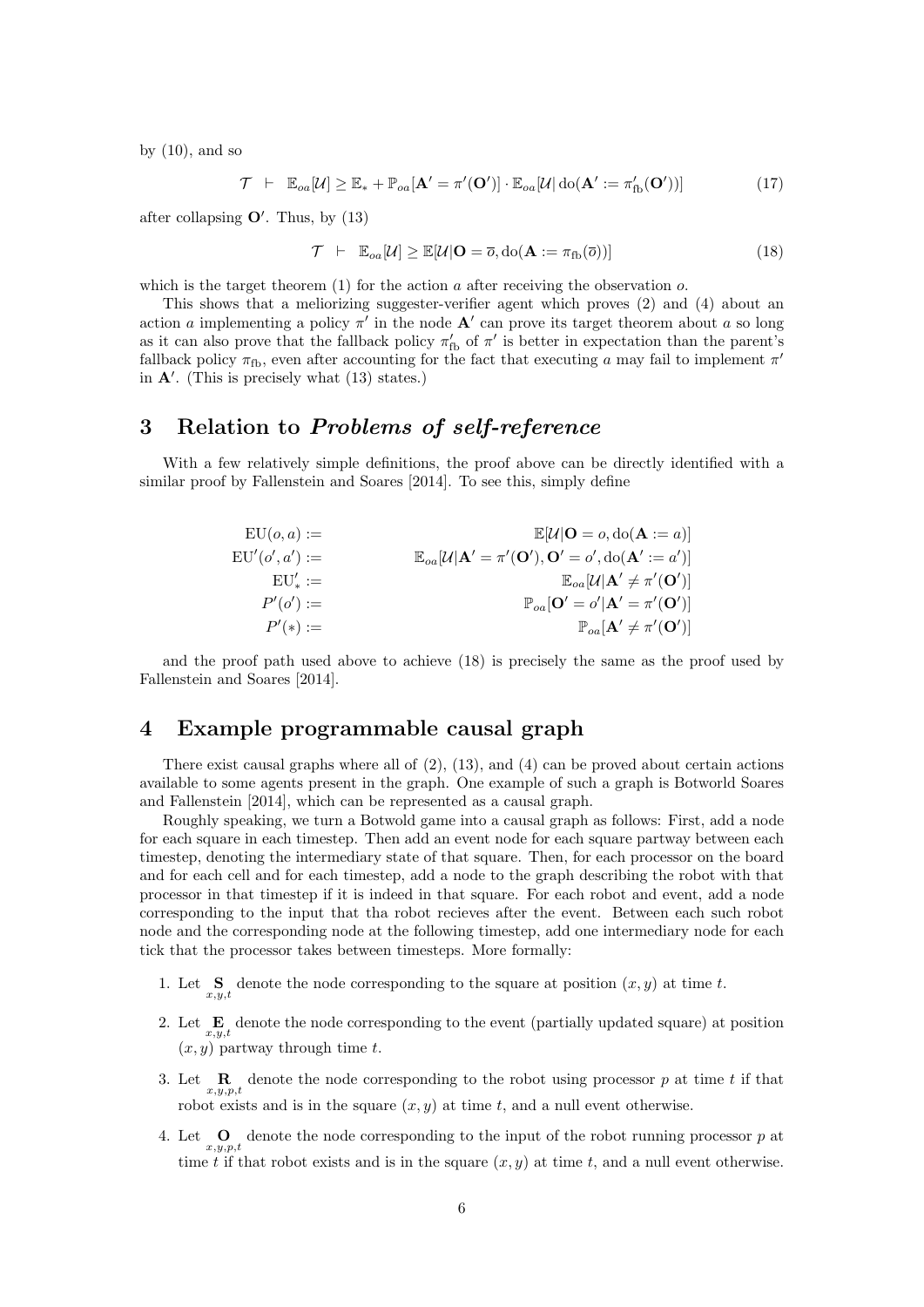5. Let  $\mathbf{R}'$  denote the node corresponding to the robot using processor p at time t after having its register machine run for n ticks if that robot exists and is in the square  $(x, y)$ at time  $t$ , and a null event otherwise.

We connect these nodes as follows. Below,  $(x, y)$  are quantified over the set Pos of valid positions,  $t$  is quantified over the set Time of valid game times,  $p$  is quantified over the set Processors of processors in the world (under some fixed enumeration), near(x) is  $\{x+1, x, x-1\}$ , and  $Speed(p)$  is the speed of the processor denoted by p.

- Each  $\mathbf{S}_{x,y,t}$  is input to  $\mathbf{E}_{x,y,t}$ .
- Each  $\mathbb{R}_{x,y,p,t}$  is input to  $\mathbb{E}_{x',y',t}$  for  $x' \in \text{near}(x)$  and  $y' \in \text{near}(y)$ .
- Each  $\mathbf{E}_{x,y,t}$  is input to  $\mathbf{O}_{x,y,p,t}$ .
- Each  $\mathbb{R}_{x,y,p,t}$  is input to  $\mathbb{R}'_{x',y',p,t,0}$  for  $x' \in \text{near}(x)$  and  $y' \in \text{near}(y)$ .
- Each  $\mathbf{O}_{x,y,p,t}$  is input to  $\mathbf{R}'_{x,y,p,t,0}$ .
- Each  $\mathbb{R}'$  for  $n <$  Speed(*p*) is input to  $\mathbb{R}'$ <sub>*x*,*y*,*p*,*t*,*n*+1</sub>.
- $\mathbf{R}'$  is input to  $\mathbf{R}_{x,y,p,t,\text{Speed}(p)}$
- Each  $\mathbf{E}_{x,y,t}$  is input to  $\mathbf{S}_{x,y,t+1}$ .

See figure [3](#page-7-0) for an illustration.

The rules of the causal graph are defined in accordance to the rules of Botworld [\[Soares](#page-6-2) [and Fallenstein, 2014\]](#page-6-2) in the obvious way. An agent controlling the output of  $\mathbf{A} = \mathbf{R}_{x,y,p,t}$  with sufficient knowledge of the rules will be able to show [\(5\)](#page-3-0) for any  $\mathbf{A}' = \mathbf{R}_{x',y',p,t+1}$  with  $x \in \text{near}(x)$ and  $y \in \text{near}(y)$ , and will be able to show [\(5\)](#page-3-0) for  $\mathbf{A}' = \mathbf{R}_{x,y,p',t+1}$  whenever it can construct a robot using processor  $p'$ . The structure of this graph is also ammenable to proving  $(3)$ .

## References

- <span id="page-6-0"></span>Benja Fallenstein and Nate Soares. Problems of self-reference in self-improving space-time embedded intelligence. AGI 14, 2014.
- <span id="page-6-1"></span>Jürgen Schmidhuber. Gödel machines: Fully self-referential optimal universal self-improvers. In Artificial general intelligence, pages 199–226. Springer, 2007.
- <span id="page-6-2"></span>Nate Soares and Benja Fallenstein. Botworld. Technical report, Machine Intelligence Research Institute, Berkeley, CA, 2014. URL <https://intelligence.org/files/Botworld.pdf>.